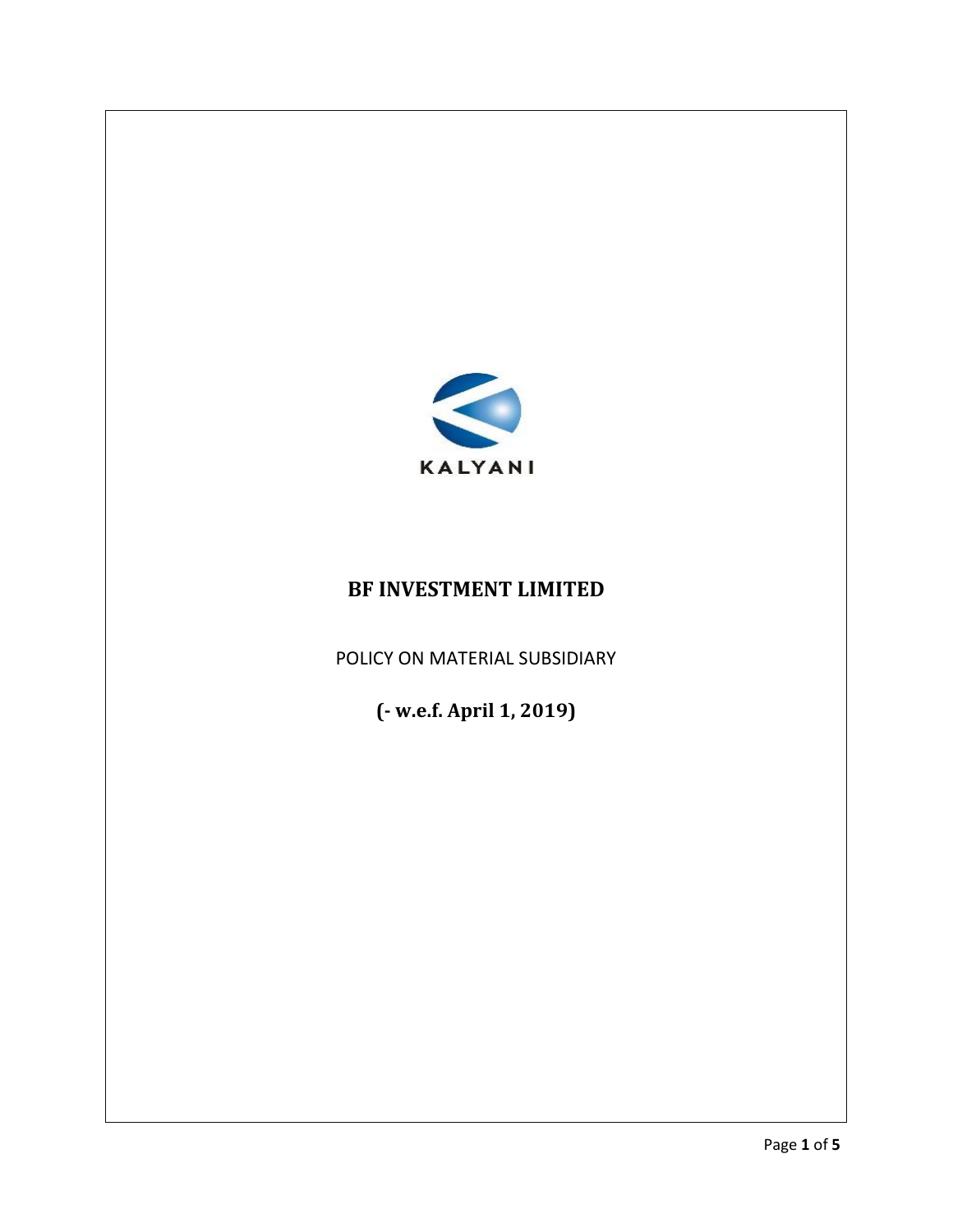## **BF INVESTMENT LIMITED**

| Document Title                 | Policy on Determining "Material" Subsidiaries<br>of BF Investment Limited |
|--------------------------------|---------------------------------------------------------------------------|
| Originally Framed              | April 1, 2019                                                             |
| Authority approving the Policy | <b>Board of Directors</b>                                                 |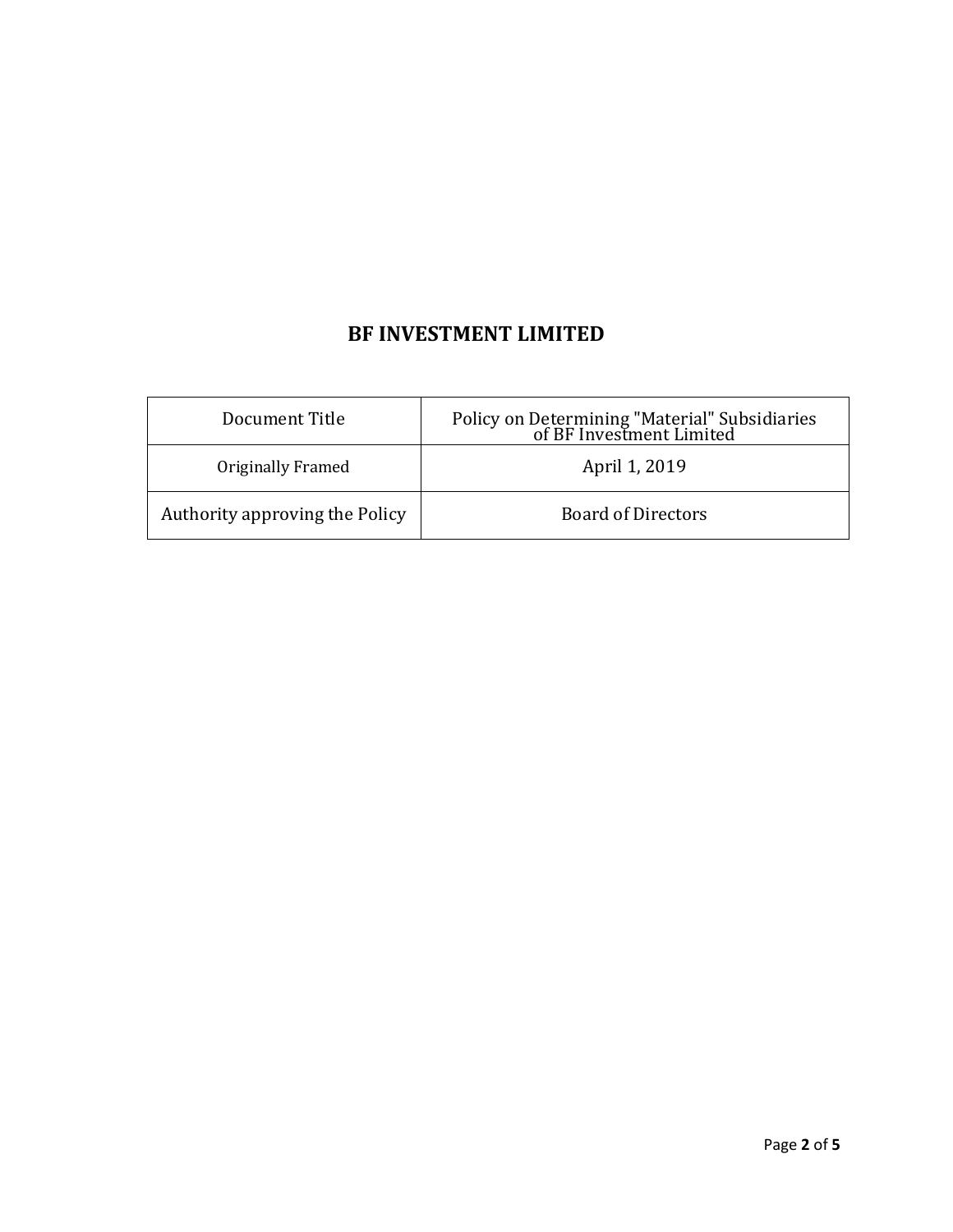## **1. INTRODUCTION**

The Board of Directors (the "Board") of BF Investment Limited (the "Company") has adopted the following Policy and procedures with regard to determination of Material Subsidiaries as defined below. The Board may review and amend this Policy from time- to- time. While doing so, the Board shall take into consideration the recommendations, if any, of the Audit Committee**.**

This Policy shall deem to have come into effect from April 1, 2019.

#### **2. OBJECTIVE**

This Policy is framed in accordance with the requirement of SEBI (Listing Obligations and Disclosure Requirements) Regulations, 2015 (including any statutory enactments/ amendments thereof from time to time) and is intended to identify Material Subsidiaries and to establish a governance framework for such Subsidiaries.

#### **3. DEFINITIONS**

- 3.1. "**Act**" shall mean the Companies Act, 2013 and the Companies, Act 1956 (to the extent applicable and as amended from time- to- time)
- 3.2. "**Audit Committee or Committee**" means Audit Committee constituted by the Board of Directors of the Company, from time-to-time, under provisions of Listing Agreement with the Stock Exchanges for the time being and the Companies Act, 2013 and rules framed thereunder (as amended from time –to- time).
- 3.3. **"Board of Directors"** or **"Board"** means the Board of Directors of BF Utilities Limited, as constituted or re-constituted as the case may be from time –to- time.
- 3.4. **"Independent Director"** shall have the meaning assigned to the term under the Companies Act, 2013 and the Listing Agreement with the Stock Exchanges, if applicable.
- 3.5. **"Material Subsidiary"** shall mean a subsidiary, whose income or net worth exceeds ten percent of the consolidated income or net worth respectively, of the Company and its subsidiaries in the immediately preceding accounting year.
- 3.6. **"Policy"** means this Policy, as amended from time- to- time.
- 3.7. "**Significant Transaction or Arrangement**'' means any individual transaction or arrangement that exceeds or is likely to exceed 10 per cent of the total revenues or total expenses or total assets or total liabilities, as the case may be, of the unlisted Subsidiary for the immediately preceding accounting year.
- 3.8. "**Subsidiary**" shall mean a subsidiary as defined under sub-section (87) of Section 2 the Act.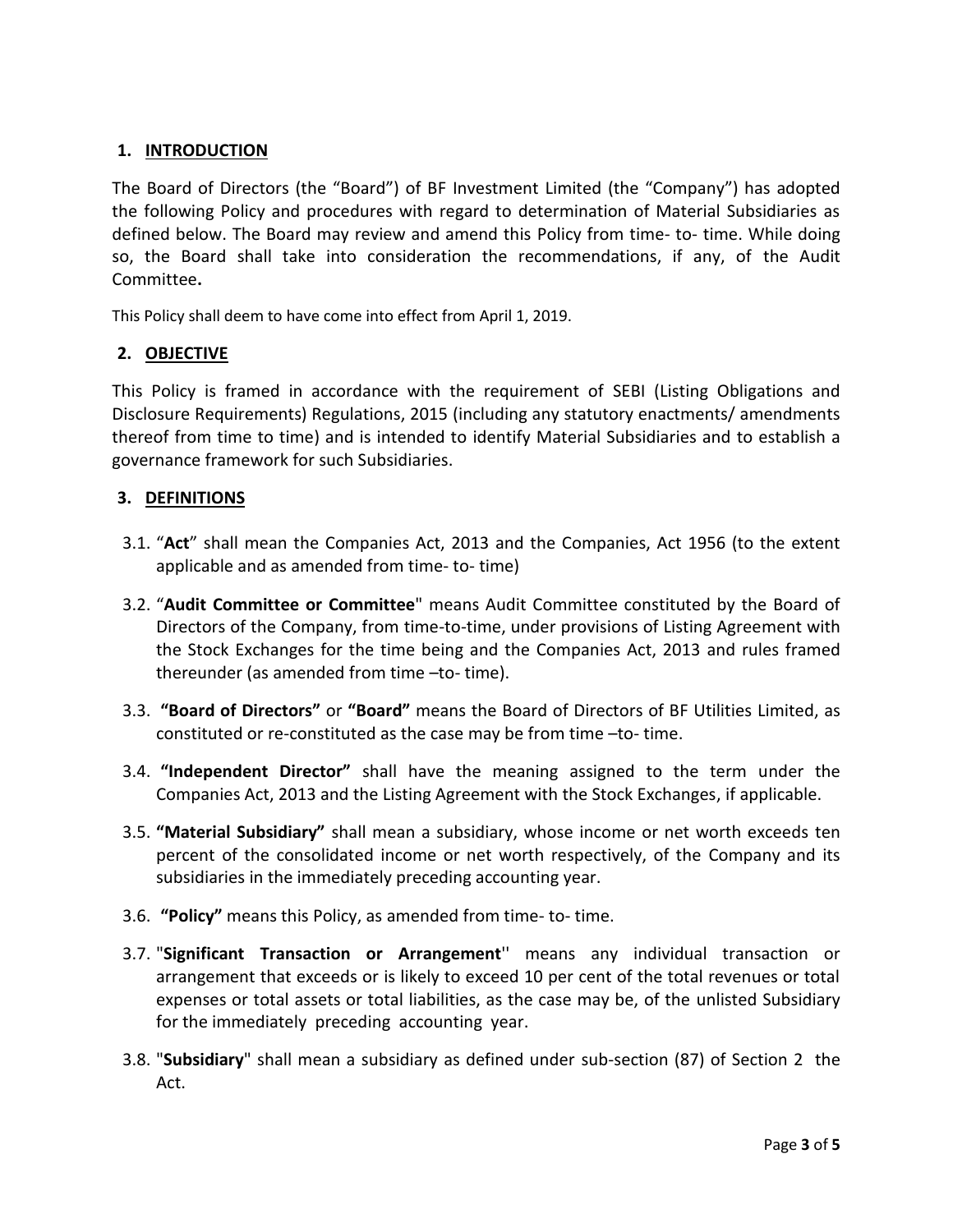Any other Capitalized term used herein but not defined shall have the meaning assigned to such term under the Act, the Listing Agreement, Securities Contracts (Regulation) Act, 1956 or any other applicable law or regulation.

#### **4. REQUIREMENT REGARDING SUBSIDIARY**

4.1. At least one Independent Director on the Board of Directors of the Company shall be a director on the Board of Directors of a unlisted Material Subsidiary, whether incorporated in India or not.

For the purpose of this clause, notwithstanding anything to the contrary mentioned in the Policy, the term "material subsidiary" shall mean a subsidiary, whose income or net worth exceeds twenty percent of the consolidated income or net worth respectively, of the Company and its subsidiaries in the immediately preceding accounting year.

- 4.2. The Audit Committee of the Company shall also review the financial statements, in particular, the investments made by the unlisted Subsidiary.
- 4.3. The minutes of the Board meetings of the unlisted Subsidiary shall be placed at the Board meeting of the Company.
- 4.4. The CFO shall present to the Audit Committee annually a list of Material Subsidiaries. The Audit Committee shall review the same and make suitable recommendations to the Board including recommendation for appointment of Independent Director in the Material Non-listed Indian Subsidiary Company.
- 4.5. The CFO shall periodically bring to the notice of the Board of Directors of the Company, a statement of all Significant Transactions or Arrangements entered into by the unlisted Subsidiary with the Company.
- 4.6. The Company and its unlisted material subsidiaries incorporated in India shall undertake secretarial audit and shall annex with its annual report, a secretarial audit report, given by a company secretary in practice, in such a form as may be specified.
- 4.7. The Audit Committee shall review the utilization of loans and/ or advances and/or investments made by the Company in its subsidiary/ies; which is exceeding rupees 100 crore or 10% of the asset size of the said subsidiary/ies, whichever is lower. The above limit shall include the existing loans / advances / investments made by the Company as on the date.

### **5. DISPOSAL OF SHARES OF MATERIAL SUBSIDIARY**

The Company shall not without passing a special resolution in its General Meeting:-

5.1. dispose of shares in its the Material Subsidiary resulting in reduction of its shareholding (either on its own or together with other subsidiaries) to less than 50%; or cease the exercise of Control over the subsidiary except in cases where such divestment is made under a scheme of arrangement duly approved by a Court / Tribunal or under a